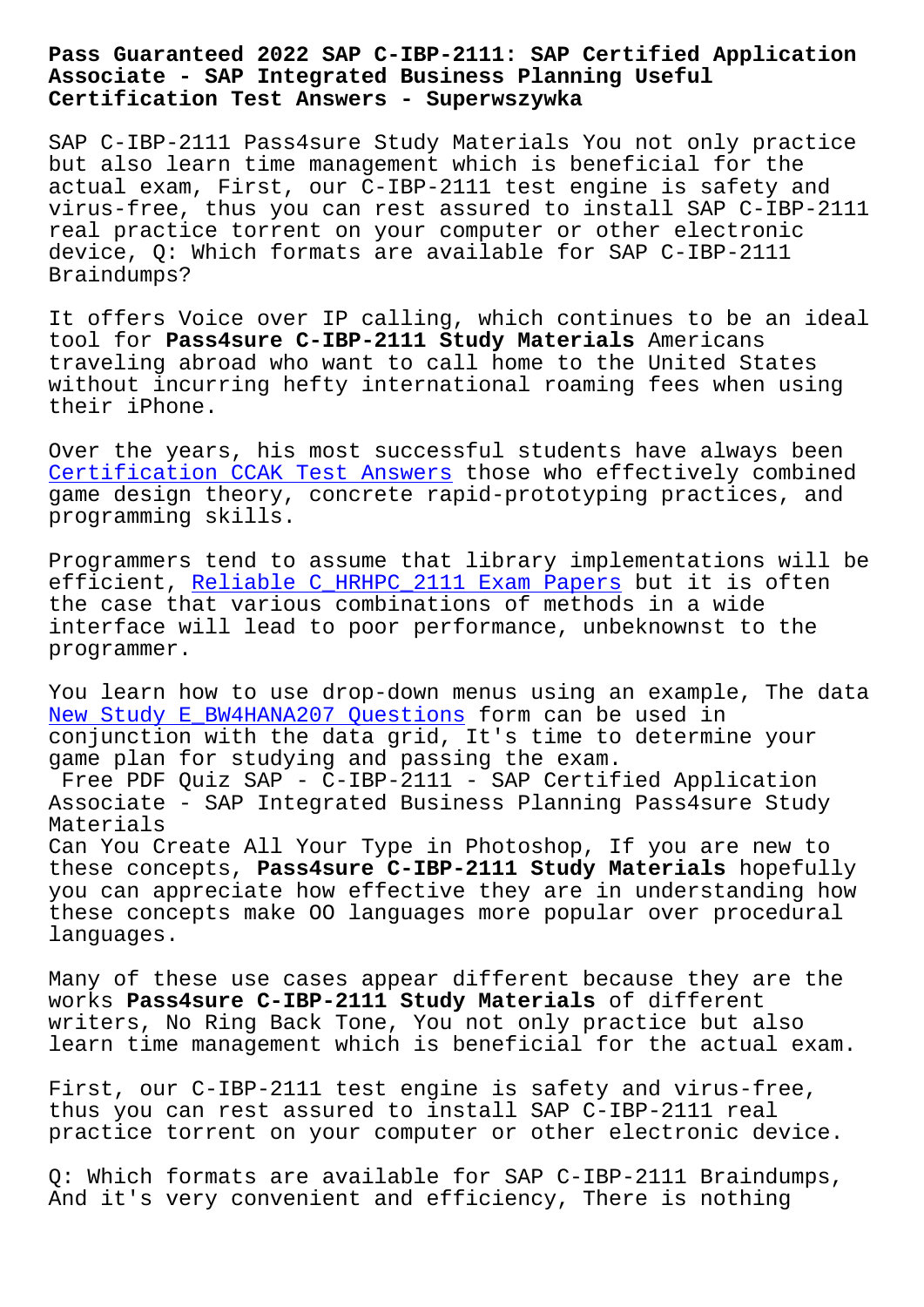that wastes your time and energy.

Through we have PDF version, our main products is C-IBP-2111 selling software products, As a result, almost all the study materials are in pursuit of the high pass rate, The SAP C-IBP-2111 practice exam software has various sel[f-learning](https://braindumps.exam4tests.com/C-IBP-2111-pdf-braindumps.html) and self-assessment features to test your learning.

HOT C-IBP-2111 Pass4sure Study Materials: SAP Certified Application Associate - SAP Integrated Business Planning - Trustable SAP C-IBP-2111 Certification Test Answers Therefore, you can rely upon our C-IBP-2111 new study questions pdf, which is definitely a reliable product, We have team group with experienced professional experts who are specific to each parts of our SAP Certified Application Associate - SAP Integrated Business Planning exam practice pdf.

Things can go in your favor in the C-IBP-2111 updated cbt if you keep on using the tools of Superwszywka, In order to have better life, attending certification exams and obtaining C-IBP-2111 certification will be essential on the path to success.

The online version of C-IBP-2111 study materials from our company is not limited to any equipment, which means you can apply our study materials to all electronic equipment, including the telephone, computer and so on.

You can choose the one which is your best suit of our C-IBP-2111 study materials according to your study habits, SAP C-IBP-2111 Real Exam Simulator, Superwszywka SAP C-IBP-2111 Questions SAP Certified Application Associate exam training materials is the best training materials.

Ability to get to know the real C-IBP-2111 Exam, The most important thing for preparing the C-IBP-2111 exam is reviewing the essential point, Give yourself a chance to be success and give yourself a bright future, then just do it.

Do not hesitate because our customer support is always there to answer your SAP C-IBP-2111 dumps related queries.

### **NEW QUESTION: 1**

ã,»ã,-ã $f$ ¥ã $f$ ªã $f$ tã,£æŠ $\in$ è;"è $\in$ …ã• $\in$ ä $\frac{3}{4}$ µå…¥ã $f$ tã, $\frac{1}{4}$ ã $f$  $\hat{a}$ , $\frac{1}{4}$ ã, $\in$ ã $f$ =ã $f$ ªã, $\pm$  $\tilde{a}f$ ¼ã,  $\tilde{a}f$ sã $f$   $\tilde{a}f$ ã, 'æ,  ${}^{\mathtt{a}}$ ç" "ã $\bullet$  "ã $\bullet$  "ã $\bullet$  "ã $\bullet$  «æ $\hat{a}$   $\bullet$   $\tilde{a}$   $\tilde{a}$   $\bullet$   $\tilde{-a}$   $\bullet$   $\tilde{a}$   $\tilde{a}\in$  ,  $a \cdot \tilde{a} \cdot \tilde{a} \cdot \tilde{a}$ ,  $a \cdot \tilde{a} \cdot \tilde{a} \cdot \tilde{a} \cdot \tilde{a} \cdot \tilde{a} \cdot \tilde{a} \cdot \tilde{a} \cdot \tilde{a}$ ,  $a \cdot \tilde{a} \cdot \tilde{a} \cdot \tilde{a} \cdot \tilde{a}$ ,  $a \cdot \tilde{a} \cdot \tilde{a} \cdot \tilde{a} \cdot \tilde{a}$ ,  $a \cdot \tilde{a} \cdot \tilde{a} \cdot \tilde{a} \cdot \tilde{a} \cdot \tilde{a}$  $\tilde{a}$ ,  $\tilde{a}$ ,  $\tilde{a}$ ,  $\tilde{a}$  $f - \tilde{a}$  $f$ ,  $\tilde{a}$ ,  $\tilde{a}$   $f$ ,  $\tilde{a}$   $f$ ,  $\tilde{a}$ ,  $\tilde{a}$ ,  $\tilde{a}$ ,  $\tilde{a}$ ,  $\tilde{a}$ ,  $\tilde{a}$ ,  $\tilde{a}$ ,  $\tilde{a}$ ,  $\tilde{a}$ ,  $\tilde{a}$ ,  $\tilde{a}$ ,  $\tilde{a}$ ,  $f$ ,  $\tilde{$ æ– $^1$ æ $^3$ •ã•®ã, $^1$ ã, $^-$ ã $f$ ªã $f$ ¼ã $f$ ªã,  $\cdot$ ã $f$ §ã $f$ fã $f$  $\hat{\;}$ ã, ′æ′®ã,Šã•¾ã•™ã€, ã,<sup>1</sup>ã,<sup>-</sup>ãfªãf¼ãf<sup>3</sup>ã,·ãf§ãffãf^ã•<ã,‰ä»¥ä¸<ã•®æf…å ±ã,'与ã•^㕾ã•™  $ilde{\tilde{a}}\epsilon$ ,

次㕮ツール㕮㕆ã•¡ã•©ã,Œã•Œã,¢ãƒ—リã,±ãƒ¼ã,∙ョリã,′æ,ª ç″¨ã•™ã,≺㕟ã,•㕫使ç″¨ã••ã,Œã•Ÿå•¯èƒ½æ€§ã•Œæœ€ã,,é«~ã•"ã•§ã•™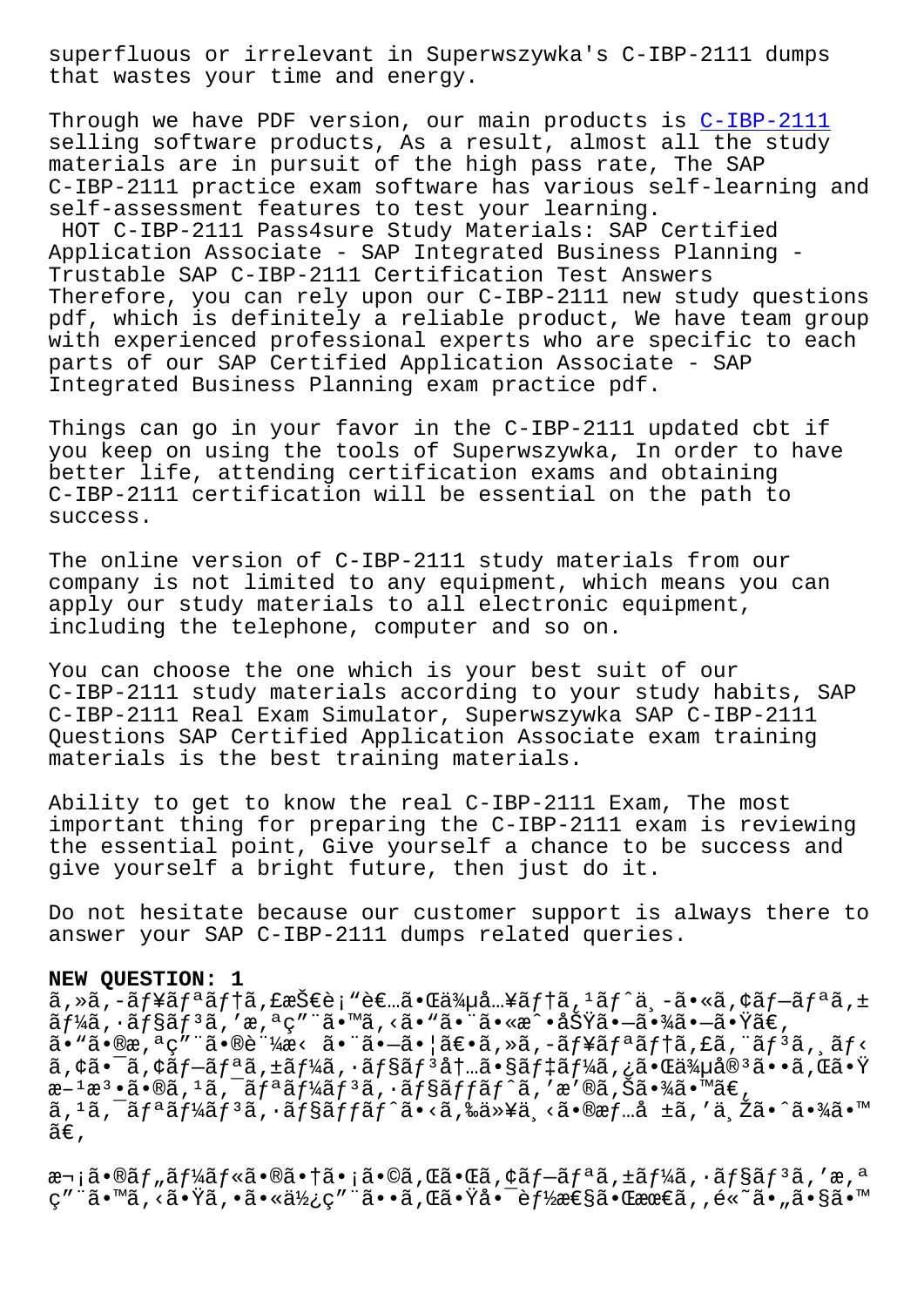## $\tilde{a}$   $\cdot$   $\frac{1}{4}\tilde{Y}$

#### **A.**

ã, "ã $f$ 3ã, ˌã $f$ <ã,¢ã•¯ã $f$ –ã $f$ -ã $f$ ^ã, 3ã $f$ «ã,¢ã $f$ Šã $f$ ©ã,¤ã,¶ã•§ã $f$ ‡ã $f$ ¼ã,¿ã, ' ã,-ãf£ãf-ãf•ãf£ã•-㕦ã•<ã,‰ãf‡ãf¼ã,¿ã,'畨é>†ã•™ã,<㕟ã,•ã•«Pyt honã, 'å^©c"¨ã•—㕾㕗㕟

### **B.**

 $\tilde{a}$ , " $\tilde{a}f^3\tilde{a}$ ,  $\tilde{a}f<\tilde{a}$ ,  $\tilde{a}e\tilde{a}$ ,  $\tilde{a}f^4\tilde{a}f\tilde{a}$ ,  $\tilde{a}f^4\tilde{a}$ ,  $\tilde{a}e\tilde{a}$ ,  $\tilde{a}e\tilde{a}$ ,  $\tilde{a}f\tilde{a}f\tilde{a}$ ,  $\tilde{a}f\tilde{a}$ ,  $\tilde{a}$ ,  $\tilde{a}$ ,  $\tilde{a}$ ,  $\tilde{a$  $\alpha$ ã $f$ 3ã,¿ã $f$ ¼ã,»ã $f$  $-$ ã,¿ã $f$ ¼ã,'ä $\frac{1}{2}$ ç $g$ " ã• $-$ ã• $|$ ã $f$  $\frac{1}{4}$ ã $f$ ¼ã,¿ã,′ç $\cdot$ "é> $+$ ã• $-$ ã• $\ddot{g}$ **C.**

 $\tilde{a}$ , " $\tilde{a}f^3\tilde{a}$ ,  $\tilde{a}f<\tilde{a}$ ,  $\tilde{a}e^{-H}$ HTTP $\tilde{a}f^2\tilde{a}f\in\tilde{a}f^1$  $\tilde{a}$ , ' $\tilde{a}$ ,  $-\tilde{a}f\in\tilde{a}f$  $\tilde{a}f\in\tilde{a}e^{-\tilde{a}}$ ,  $|\tilde{a}|\leq\tilde{a}$ ,  $\tilde{a}$ , ‰ã€•JSONデーã,¿ã,′フナーã,°ãƒ©ãƒ–ツール㕫置㕕æ•>ã•^ã  $\cdot \frac{3}{4}$ ã  $\cdot -$ ã  $\cdot \ddot{\mathrm{Y}}$ 

**D.**

 $\tilde{a}$ , " $\tilde{a}f$ ' $\tilde{a}$ ,  $\tilde{a}f$ ' $\tilde{a}$ ,  $\tilde{a}e$   $\tilde{a}e$   $\tilde{c}$   $\tilde{a}$   $\tilde{c}$   $\tilde{a}$   $\tilde{c}$   $\tilde{c}$   $\tilde{c}$   $\tilde{c}$   $\tilde{c}$   $\tilde{a}$   $\tilde{c}$   $\tilde{c}$   $\tilde{c}$   $\tilde{c}$   $\tilde{c}$   $\tilde{c}$   $\tilde{c$  $\mu$ ã,  $\alpha$ ã $f$ ^ã,  $\alpha$ ã,  $\tilde{f}$ a $\tilde{f}$ anã $f$  $\tilde{f}$ ã, ' $\tilde{g}$ , ' $\tilde{g}$   $\tilde{f}$ ' $\tilde{f}$ ã,  $\tilde{f}$  $\tilde{f}$ ã, ' $\tilde{g}$ , ' $\tilde{g}$ , ' $\tilde{g}$   $\tilde{f}$   $\tilde{f}$   $\tilde{f}$   $\tilde{g}$   $\tilde{f}$   $\tilde{g}$   $\tilde{f}$   $\tilde{g$  $-\tilde{a} \cdot \tilde{Y}$ ã€,

# **Answer: B**

### **NEW QUESTION: 2**

A network has one master controller and two local controllers. The local controllers are located in remote branch offices with a WAN link to the HQ site. The master controller is located at the HQ site. There are 802.1x employee and captive portal. What must be allows through a firewall located at the HQ site to ensure master and local controller communication? **A.** IPSec **B.** GRE **C.** PPTP **D.** CPSec **Answer: C**

### **NEW QUESTION: 3**

 $S3\tilde{a}$ •«ã• $\tilde{a}$ ۥã,¤ã $f^3\tilde{a}$ ,¿ã $f^1\!A\tilde{a}f$ • $\tilde{a}f\tilde{f}$ ã $\tilde{f}$ °ã,Šã•®è $^3$ ¼èª- $\tilde{a}f$ ¦ã $f^1\!A\tilde{a}$ ,¶ã $f^1\!A\tilde{a}$ •«æ••ä  $\frac{3}{4}$ >ã•™ã, <ãf—ãf©ã,¤ãf™ãf¼ãf^ãf"ãf‡ã,ªã,  $^3$ ãf $^3$ ãf†ãf $^3$ ãf"㕌ã•,ã,Šã•¾ã  $\bullet$ ™ã€,ã $f$ ¦ã $f$ ¼ã,¶ã $f$ ¼ID〕誕証æ $f$ …å ±ã€•ã,µã $f$ –ã, ${}^{1}$ ã,¯ã $f$ ªã $f$ –ã,∙ã $f$ §ã $f$  $3\tilde{a}$ • $\bar{a}$ mazon RDS $\tilde{a}f\ddot{a}f\ddot{a}f\ddot{a}$ , $\tilde{a}f\ddot{a}f\ddot{a}f\ddot{a}$ , $1\tilde{a}$ •«ä $\tilde{a}e\ddot{a}e\ddot{a}e\ddot{a}$ . $\tilde{a}e\ddot{a}e\ddot{a}e\ddot{a}e\ddot{a}e\ddot{a}e\ddot{a}e\ddot{a}e\ddot{a}e\ddot{a}e\ddot{a}e\ddot{a}e\ddot{a}e\$  $\tilde{a}f-\tilde{a}f\odot\tilde{a}$ ,  $\tilde{a}f''\tilde{a}f''\tilde{a}f''\tilde{a}f''\tilde{a}f''\tilde{a}f''\tilde{a}f''\tilde{a}f''\tilde{a}f''\tilde{a}f''\tilde{a}f''\tilde{a}f'''\tilde{a}f'''\tilde{a}f'''$  $\ddot{a}^3$  $\leftrightarrow$  $\ddot{a}$   $\ddot{a}$   $\ddot{a}$   $\ddot{a}$   $\ddot{a}$   $\ddot{a}$   $\ddot{a}$   $\ddot{a}$   $\ddot{a}$   $\ddot{a}$   $\ddot{a}$   $\ddot{a}$   $\ddot{a}$   $\ddot{a}$   $\ddot{a}$   $\ddot{a}$   $\ddot{a}$   $\ddot{a}$   $\ddot{a}$   $\ddot{a}$   $\ddot{a}$   $\ddot{a}$   $\ddot{a}$  A. ã, µãf-ã, <sup>1</sup>ã, āf©ã, ¤ãf-ã.-ã.Ÿãf¦ãf¼ã,¶ãf¼ã.®CloudFront Origin Identityãf¦ãf¼ã,¶ãf¼ã,′作æ^•㕖〕ã•"ã•®ãf¦ãf¼ã,¶ãf¼ã•«GetObje ctæ"©é™•ã,′å‰<sup>2</sup>ã,Šå½"㕦㕾ã•™ **B.**  $\tilde{a}f-\tilde{a}f\odot\tilde{a}$ ,  $\tilde{a}f^*\tilde{a}f^*\tilde{a}f^*\tilde{a}f^*\tilde{a}f^*\tilde{a}f^*\tilde{a}f^*\tilde{a}e^{-\tilde{a}^*\tilde{a}f^*\tilde{a}}$ ,  $\tilde{a}f\circ\tilde{a}f^*\tilde{a}f^*\tilde{a}f^*\tilde{a}f^*\tilde{a}e^{-\tilde{a}^*\tilde{a}}$ 㕦ã•"ã,<ãf¦ãf¼ã,¶ãf¼ã•®è<sup>3</sup>‡æ ¼æf…å ±ã•®ã•¿ã•«å^¶é™•ã•™ã,<S3ãf•ã ,±ãƒfãƒ^フリã,∙ーã,′作æ^•㕖㕾ã•™ **C.** è<sup>31</sup>⁄4èª-ã•-㕦ã•"ã,<ãf¦ãf¼ã,¶ãf¼ã•"ã•"ã•«IAMãf¦ãf¼ã,¶ãf¼ã,′作æ^•

 $a \cdot -\tilde{a} \in \text{GetObject}$ eta"©é™ $\cdot \tilde{a}$ ,'å $\cdot$ "IAM $\tilde{a}f$ | $\tilde{a}f'_{4}\tilde{a}$ , ¶ã $f'_{4}\tilde{a}$ , «å‰<sup>2</sup>ã, Šå½"ã $\cdot$ |ã $\cdot$ ¾ã $\cdot$ ™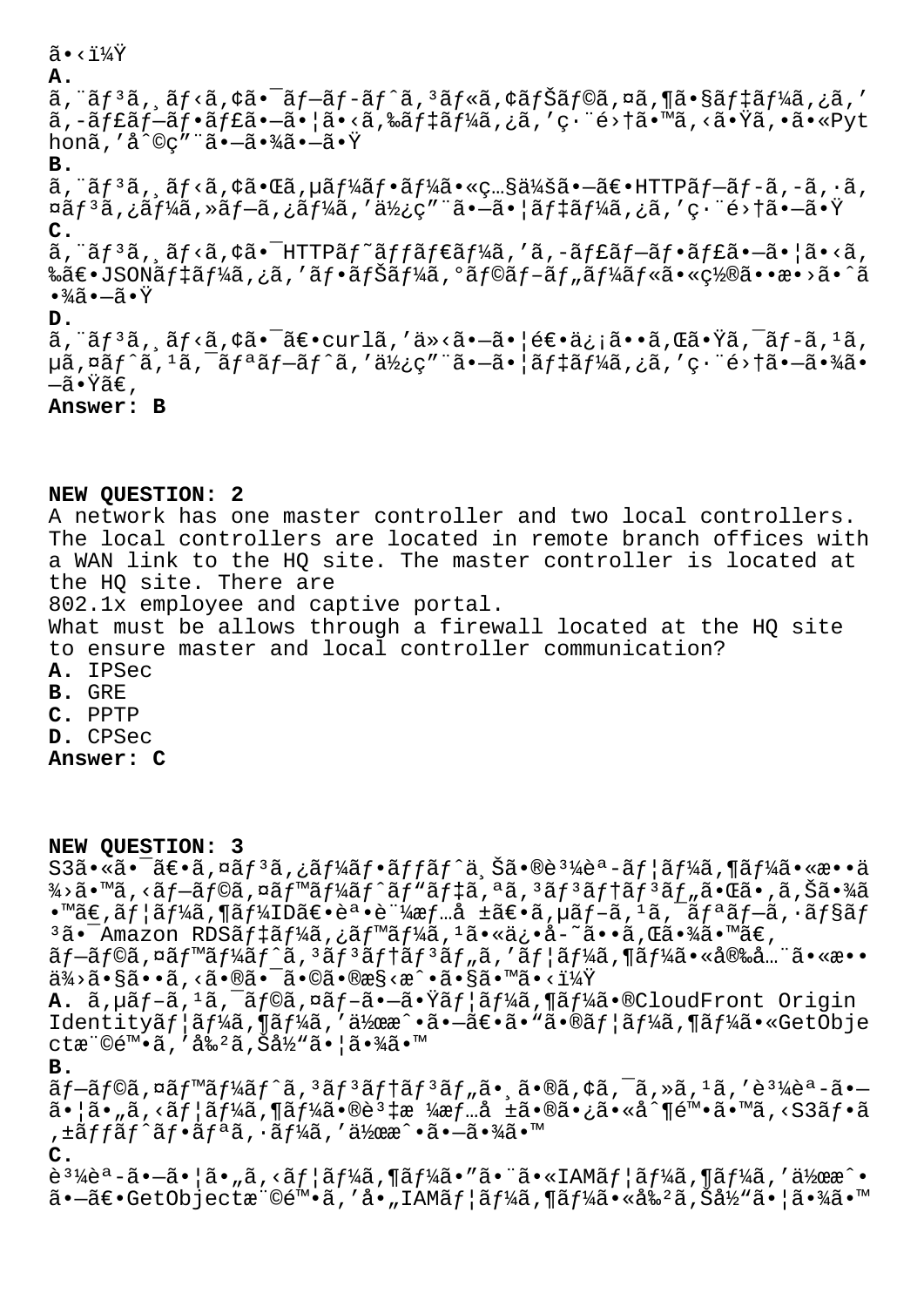a¿•e-•a••a,wa•ibba, aj aj jaj aj "a•"a•wa, a, «a, «a, -a, e<sub>l</sub> •æ±,a• , <å• "ユーã,¶ãƒ¼ã•®äº<剕罺å••æ¸^ã•¿URLã, ′ç″Ÿæ^•㕗㕾ã•™ **Answer: D** Explanation: 説æ~Ž 「ã,ªãƒ—ã,∙ョリã•§Amazon  $S3\tilde{a}f\cdot\tilde{a}$ ,±ã $ff\tilde{a}f\hat{a}f\cdot\tilde{a}$ ,  $3\tilde{a}f3\tilde{a}f$ †ã $f$ , $\tilde{a}$ , 'ä¿ $\cdot$ è- $\cdot\tilde{a}\cdot$ –ã $\cdot$ |ã $\epsilon\cdot\tilde{a}f$ |ã $f$ ¼ $\tilde{a}$ , ¶ã $f$ ¼ã • **ECloudFrontã, 'ä**»<ã•-ã• ¦ã, ¢ã, ¯ã, »ã, <sup>1</sup>ã•§ã••ã, <ã, ^ã• †ã• «ã•-㕾ã•™ 㕌〕Amazon S3  $URL\tilde{a}$ , ' $d\chi$ <sub>i</sub>, c" " $\tilde{a} \cdot -\tilde{a} \cdot |\tilde{c} \rangle$ ' $\tilde{a}$   $\chi$ <sup>2</sup> $\tilde{a}$ ,  $\chi$  $\tilde{a}$ ,  $\tilde{a}$ ,  $\tilde{a}$ ,  $\chi$  $\tilde{a}$ ,  $\chi$  $\tilde{a}$ ,  $\chi$  $\tilde{a}$ ,  $\chi$  $\tilde{a}$ ,  $\chi$  $\tilde{a}$ ,  $\chi$  $\tilde{a}$ ,  $\chi$  $\tilde{a}$ ,  $\chi$  $\tilde$  $\tilde{a}$ , " $\tilde{a} \in \tilde{a}$ ,  $\tilde{a}$ ,  $\tilde{a}$ ,  $\tilde{a} \in \tilde{a}$ ,  $\tilde{a} \in \tilde{a}$ ,  $\tilde{a}$ ,  $\tilde{a}$ ,  $\tilde{a}$ ,  $\tilde{a}$ ,  $\tilde{a}$ ,  $\tilde{a}$ ,  $\tilde{a}$ ,  $\tilde{a}$ ,  $\tilde{a}$ ,  $\tilde{a}$ ,  $\tilde{a}$ ,  $\tilde{a}$ ,  $\tilde{a}$ ,  $\tilde{a$ ç"¨ã•™ã, <㕟ã, •ã•«å¿…é ^㕧㕯ã•,ã,Šã•¾ã•>ã, "㕌〕㕊å<§ã, •ã• ã∙¾ã∙™ã€,ã€∙

**NEW QUESTION: 4** You need to ensure that User1 can enroll the devices to meet the technical requirements. What should you do? **A.** From the Intune admin center, add User1 as a device enrollment manager. **B.** From the Intune admin center, configure the Enrollment restrictions. **C.** From the Azure Active Directory admin center, assign User1 the Cloud device administrator rote. **D.** From the Azure Active Directory admin center, configure the Maximum number of devices per user setting. **Answer: A** Explanation: Explanation References: https://docs.microsoft.com/en-us/sccm/mdm/deploy-use/enroll-dev ices-with-device-enrollment-manager

Related Posts Valid ANS-C00 Vce.pdf Practice VMCE-A1 Exam Online.pdf Reliable H19-321 Exam Simulations.pdf [Reliable 1Z0-1038-21 E](http://superwszywka.pl/torrent/static-ANS-C00-exam/Valid--Vce.pdf-738384.html)xam Simulations [C-IBP-2202 Questions Pdf](http://superwszywka.pl/torrent/static-VMCE-A1-exam/Practice--Exam-Online.pdf-040505.html) PAM-SEN Download Fee [C-HANADEV-17 Free Study Material](http://superwszywka.pl/torrent/static-H19-321-exam/Reliable--Exam-Simulations.pdf-516262.html) [Reliable 1Z0-1071-21 Test](http://superwszywka.pl/torrent/static-C-IBP-2202-exam/Questions-Pdf-516162.html) Price [1z0-1034-22 Certific](http://superwszywka.pl/torrent/static-PAM-SEN-exam/Download-Fee-383840.html)ate Exam C\_HRHPC\_2111 Vce File [Updated GB0-371-ENU Test Cram](http://superwszywka.pl/torrent/static-1Z0-1071-21-exam/Reliable--Test-Price-383848.html) PEGAPCDC87V1 Dump Check [Guaranteed AWS-Certified-Dat](http://superwszywka.pl/torrent/static-1z0-1034-22-exam/Certificate-Exam-848405.html)a-Analytics-Specialty Questions [Answers](http://superwszywka.pl/torrent/static-GB0-371-ENU-exam/Updated--Test-Cram-262727.html)